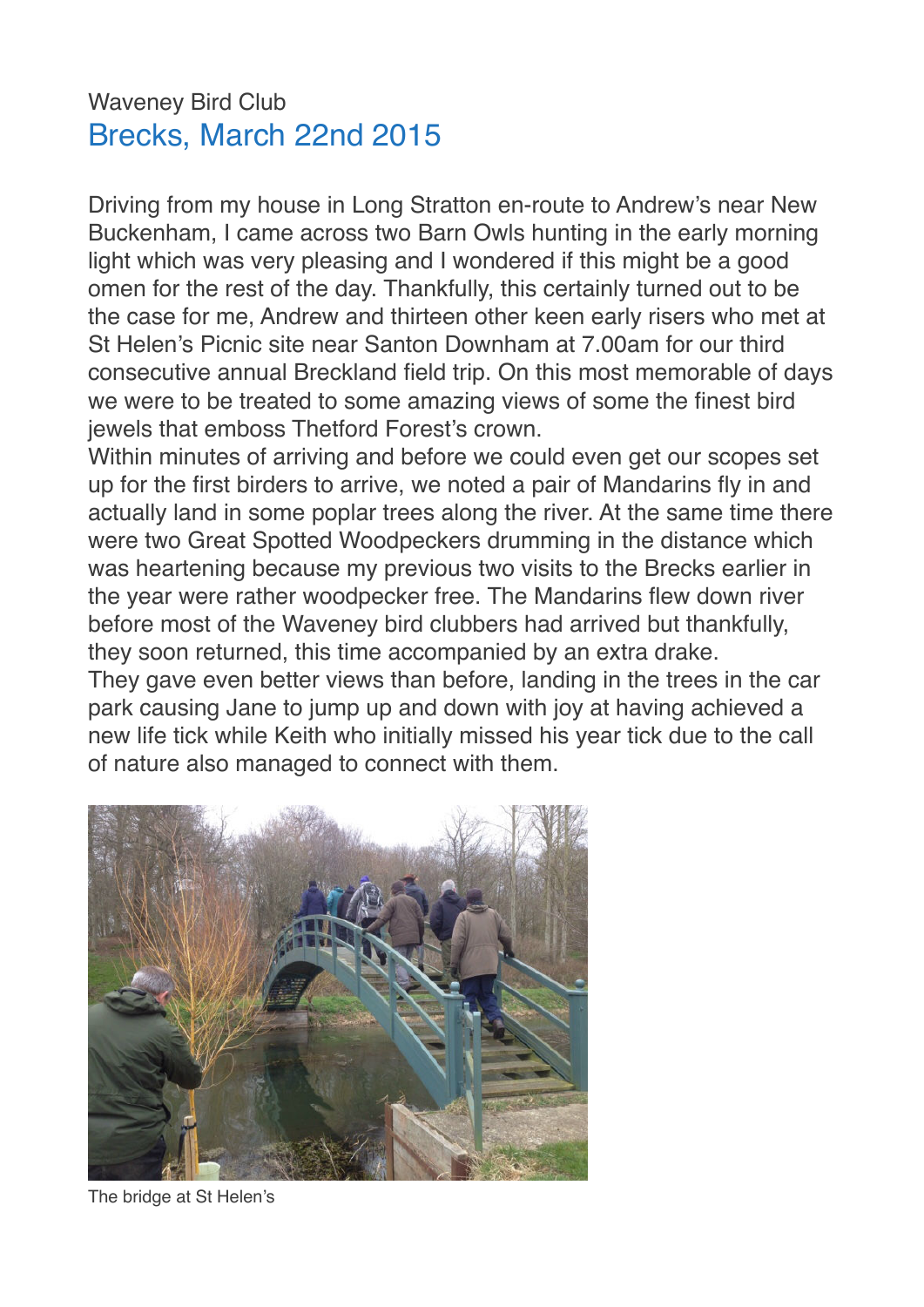To begin the day, we spent several minutes down by St Helen's Bridge just ticking off all the common species of birds but we also encountered a Chiffchaff singing briefly and noted several Siskins milling around in the tree tops.

However, news on the pager of a Lesser Spotted Woodpecker showing briefly along the river a mile the other side of Santon Downham at 7.00am had us trotting back to the cars in anticipation and we drove down to the forestry commission car park in the centre of the village in the hope of walking out and seeing one of these elusive little blighters! From the unlikely setting of the car park and completely out of the blue, we had arguably the best sighting of the day. We had barely walked away from the cars when over on the Norfolk side of the river I noticed that a lot of corvids had suddenly flown up. This was enough activity to warrant a casual scan with my binoculars on the off chance of something good and I was not to be disappointed. I picked up two large raptors engaged in a skyward tussle and almost certainly knew what they were straight away. "Get on these two birds over the tall pine" I shouted with excitement while getting my scope onto them and confirming them loudly as two male Goshawks.

Everyone picked them up fairly easily but what happened next was totally unexpected. One chased the other over the river, into Suffolk and then right over the car park where we were standing which gave us fantastic overhead views of them. This enabled us to really get in on the finer points of Goshawk ID and we obtained good, clear views of the birds large heads, rounded tails, bulging secondaries and finely barred pale under-parts. Not only was it a great sighting for everyone present but as soon as they flew over the county border they became a long awaited Suffolk tick for me personally. In one word, WOW!

As leaders, myself and Andrew knew that with this early good fortune, the pressure would be off us at least for a little while to find another good bird and we really relaxed into the morning. The weather was perfect for Brecks birding and as we crossed Santon Downham Bridge we encountered a mixed bag of no less than six finch species which included two Bramblings, Lesser Redpoll and a fine male Bullfinch which were the highlights.

A couple of Reed Buntings were also along the river to represent that particular family and what with Marsh Tit, Coal Tit, Nuthatch and Treecreeper, things were definitely still going well. A Kingfisher flew along the river as did another pair of Mandarins.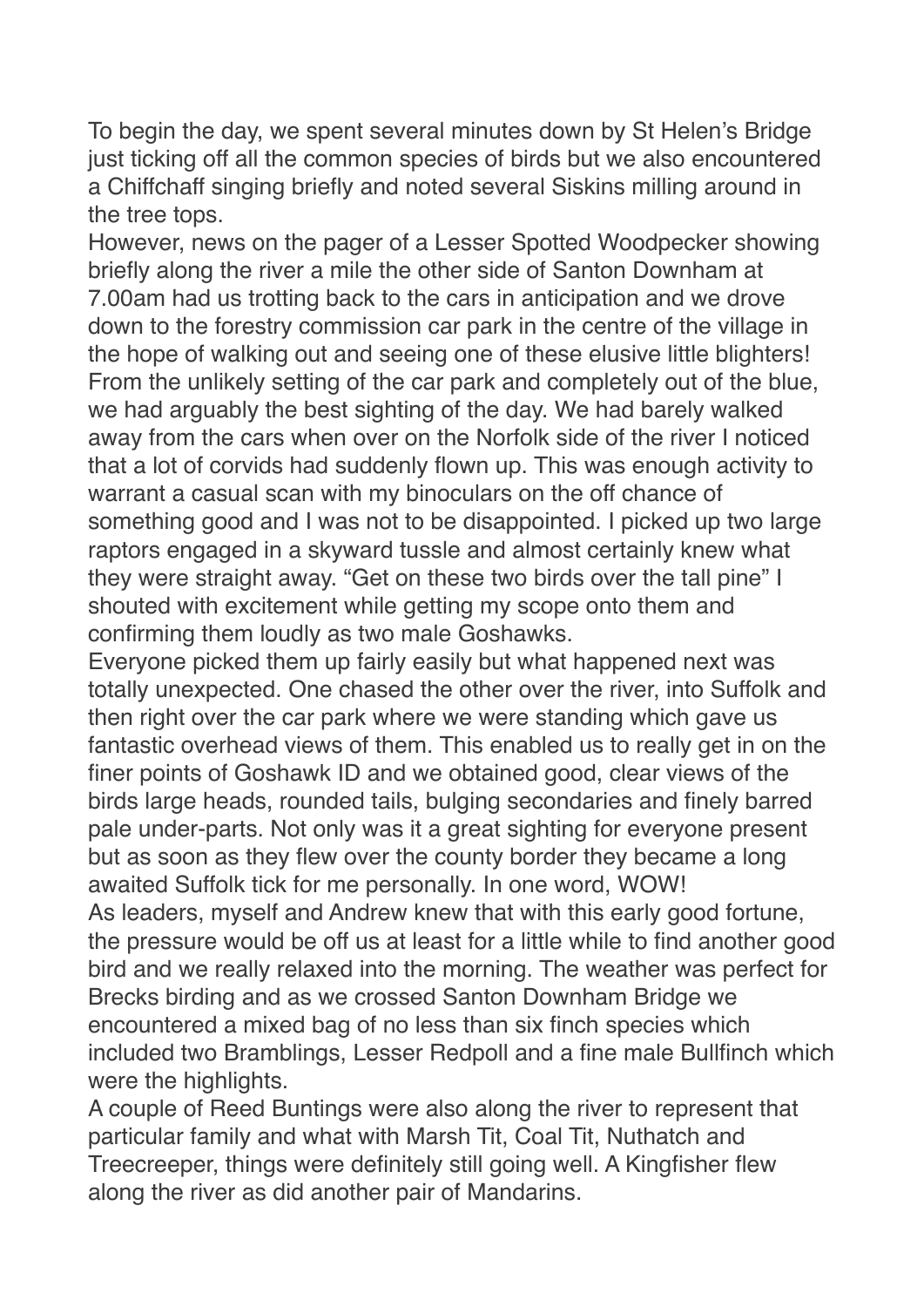There were other raptors to be seen and we also logged two Common Buzzards, Sparrowhawk and Kestrel circling on the thermals.



WBC not birdwatching….

We reached the Lesser Spotted Woodpecker site with good expectations but after several minutes without a hint of calling or drumming and no movement up in the trees, the enthusiasm started to wane. I sometimes feel this is a strange site because if there is no woodpecker activity, all the other bird life in the immediate area also seems suppressed and you stand there trying to remain alert but with nothing else seemingly to engage your attention, it becomes increasingly hard to remain focused.

Nevertheless, we spent a good half hour listening carefully but in the end we reluctantly gave up. Thank goodness for the Goshawks earlier! The walk back as always in such a situation as this seemed long and arduous and I was keeping my fingers crossed for a good bird to liven things up again and it was with great relief when after going through the underpass back near the bridge, that we heard a familiar "tuluee" call which was followed by the appearance of a pair of Woodlarks. They flew in and landed on the ground nearby. One showed really well which sent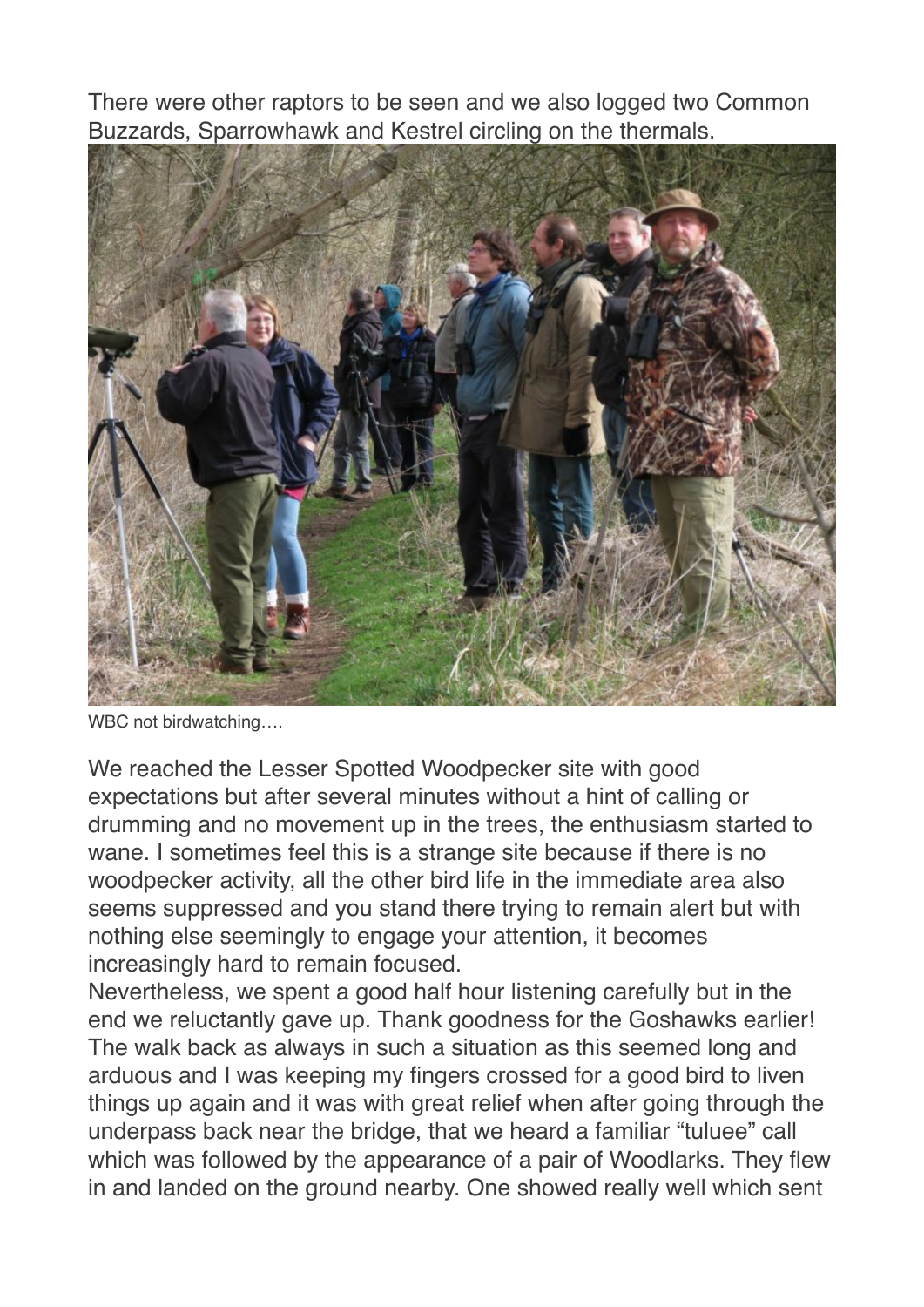Jane into more acrobatics – another lifer for her – and everyone enjoyed prolonged views of this little heathland beauty.



Wood Lark

With another target bird for the day achieved we headed back through the village to the car park. A feeder in someone's front garden attracted a Nuthatch and Brambling and there were some more Siskins. We dumped the scopes off in the cars and headed up to the churchyard for Firecrest. It took a while, but eventually a male began singing, flashed his supercillium and orange crown stripe briefly to some of us who managed to get onto him and then flew back into the woods. A Goldcrest was more obliging, showing well, and then Graham bagged a Crossbill on top of one of the trees briefly – a scarce bird in the region this winter, so well done to him.

There was a long staying Great Grey Shrike at nearby Grime's Graves and such a good bird so close was far too tempting to ignore.

Starting out from Field Barn, there was fortunately plenty of lay-by for all our cars. Looking at the map, it appeared to be a good mile long walk to the site but actually it was only several hundred meters.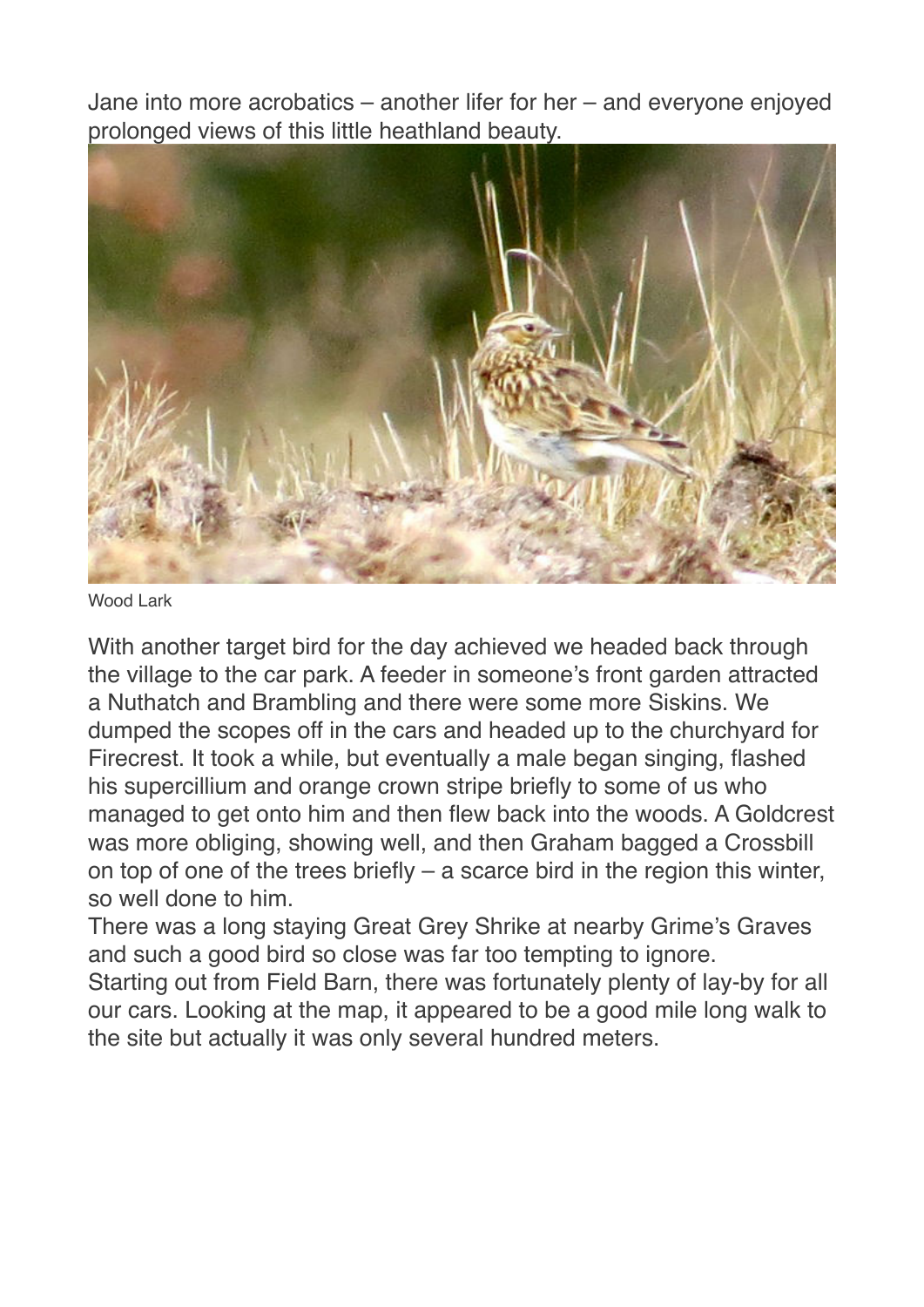

Great Grey Shrike

Some recent felling and planting of new trees had taken place which had opened up the whole area to amazing views into the distance which in itself was worth the short walk but we were on a roll weren't we, so it seemed almost inevitable that the shrike would show, and sure enough, there it was, along a line of stumpy trees and bushes. A definite bonus bird and if that wasn't enough, there was yet another Goshawk – a larger bird and probably female. She displayed briefly for us before heading back into the pines.

I picked up two distant passerines in flight but by the time I had noted that one was red and one was green, signifying a pair of Crossbills, they both disappeared into the trees.

The plan for the afternoon session was to meet Steve P at Lackford Lakes at 1.00pm but not part of the plan was Carol noticing that her car had a flat tyre. A brief change of occupation was required from WBC members from birders to car mechanics and road safety officers and between us we changed the wheel, managed passing traffic and got Carol back on the road again and headed off to Lackford.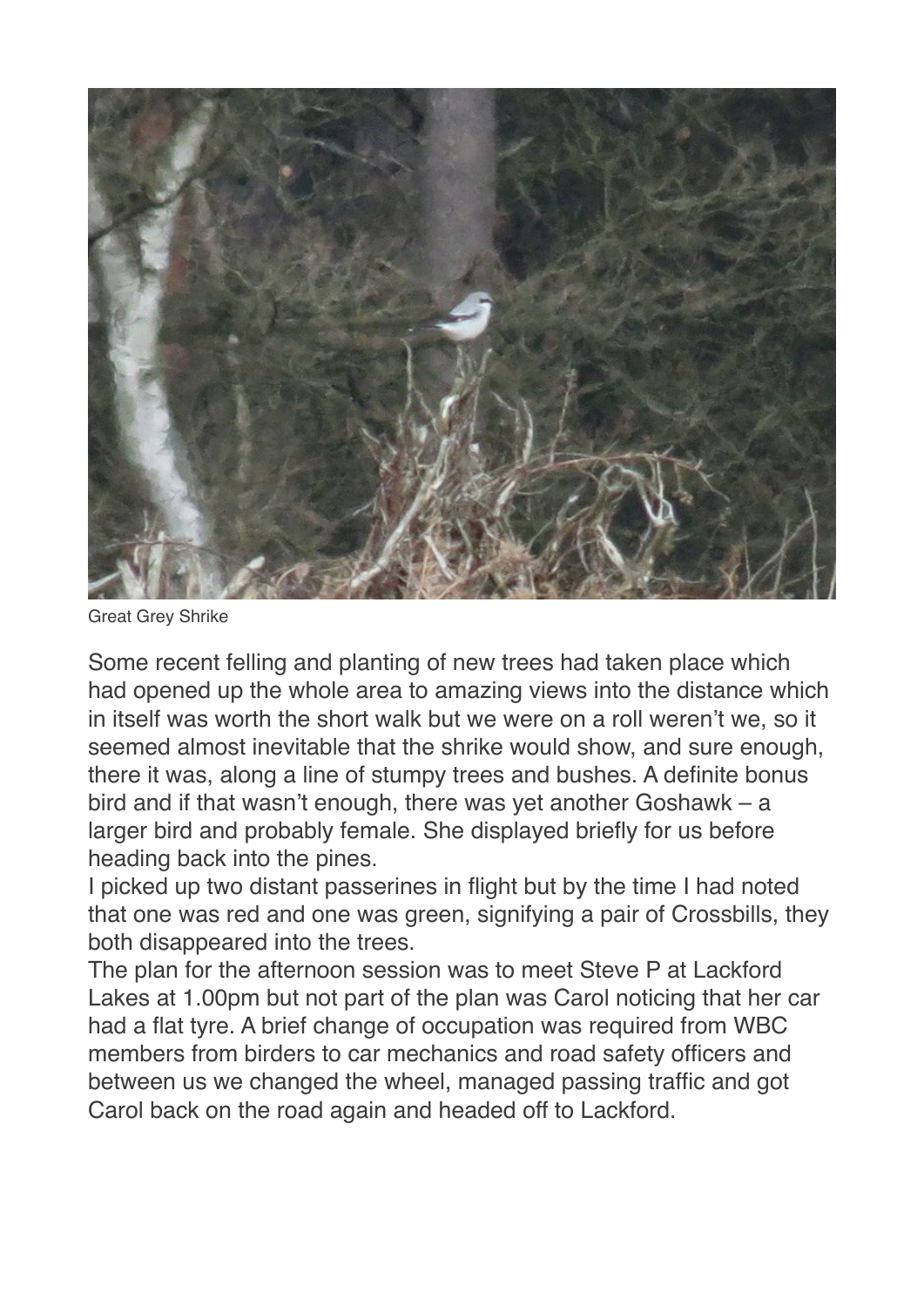

Ooops…..



Hero Howell – doesn't even take his bins off!